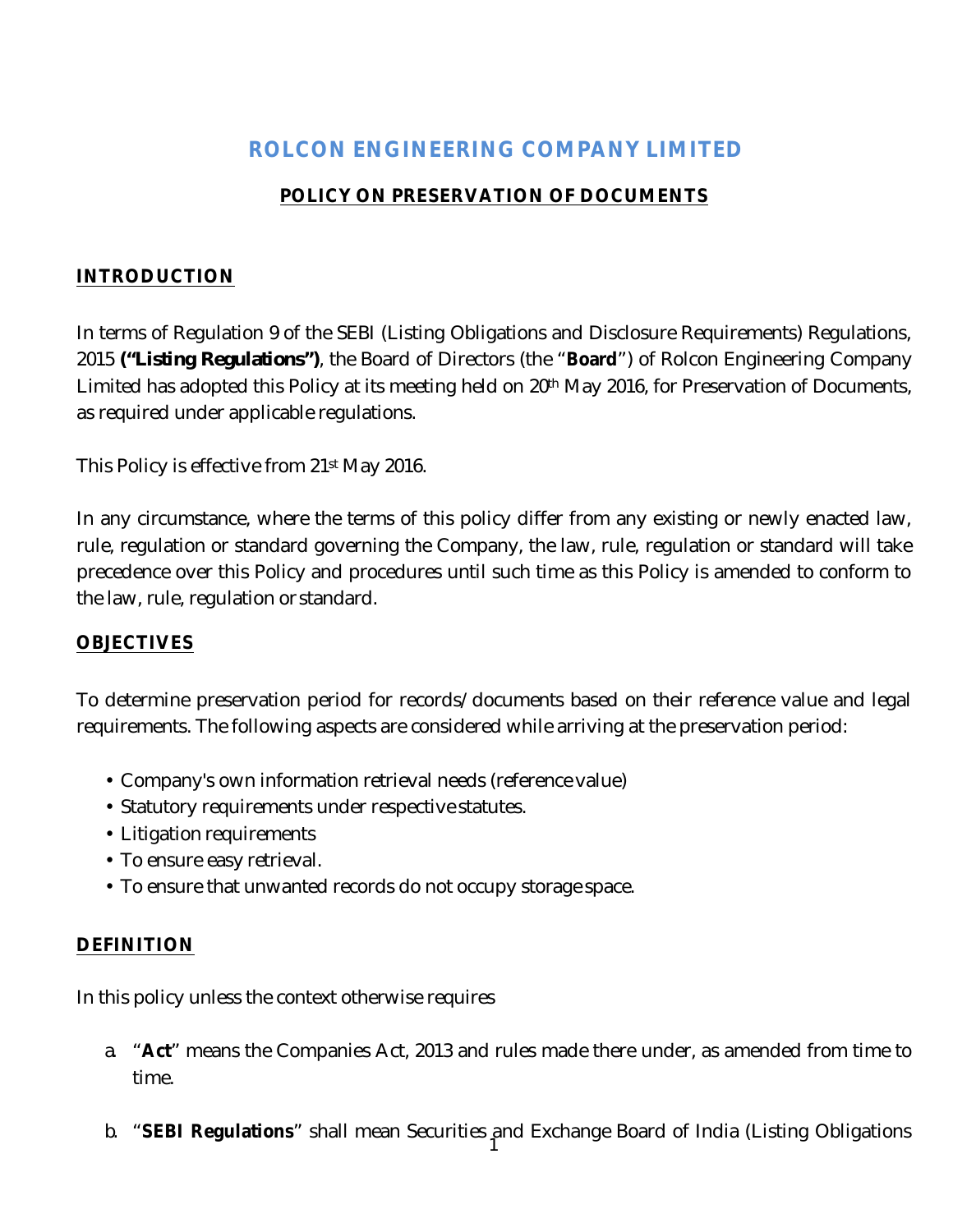and Disclosure Requirements) Regulations, 2015, as may be amended from time to time.

- c. "**Company**" means Rolcon Engineering Company Limited.
- d. "**Document**" includes summons, notice, requisition, order, declaration, form, minutes and register, whether issued, sent or kept in pursuance of this Act or under any other law for the time being in force or otherwise, maintained on paper or in electronic form;
- e. "**Key Managerial Personnel**" or "**KMP**" shall have the same meaning ascribed to it under the Act.
- f. "**Board**" or "**Board of Directors**" shall mean the Board of Directors of Rolcon Engineering Company Limited, as may be re-constituted from time to time
- g. "**Financial Year**" shall have the same meaning ascribed to it under the Act.
- h. "**Electronic Form**" with reference to information means any information generated, sent, received or stored in physical, media, magnetic, optical, computer memory, micro film, computer generated micro fiche or similar device.

The words or expressions used but not defined herein, but defined under Companies Act, 2013 or the SEBI Regulations shall have the same meaning assigned therein.

## **SCOPE**

These guidelines will be valid for determining preservation period for commercial and legal records; and will be applicable to all locations of the Company.

## **RESPONSIBILITY**

The departmental head concerned will be responsible for the maintenance, preservation and destruction of records pertaining to the respective Department.

## **PRESERVATION PERIOD**

The preservation period starts with the conclusion of financial year, in which the document has been formed or the last entry was made; the preservation period of agreements starts with the end of the financial year in which the agreement period expires.

For Taxation Department, the documents will be preserved for a minimum period of 8 years and for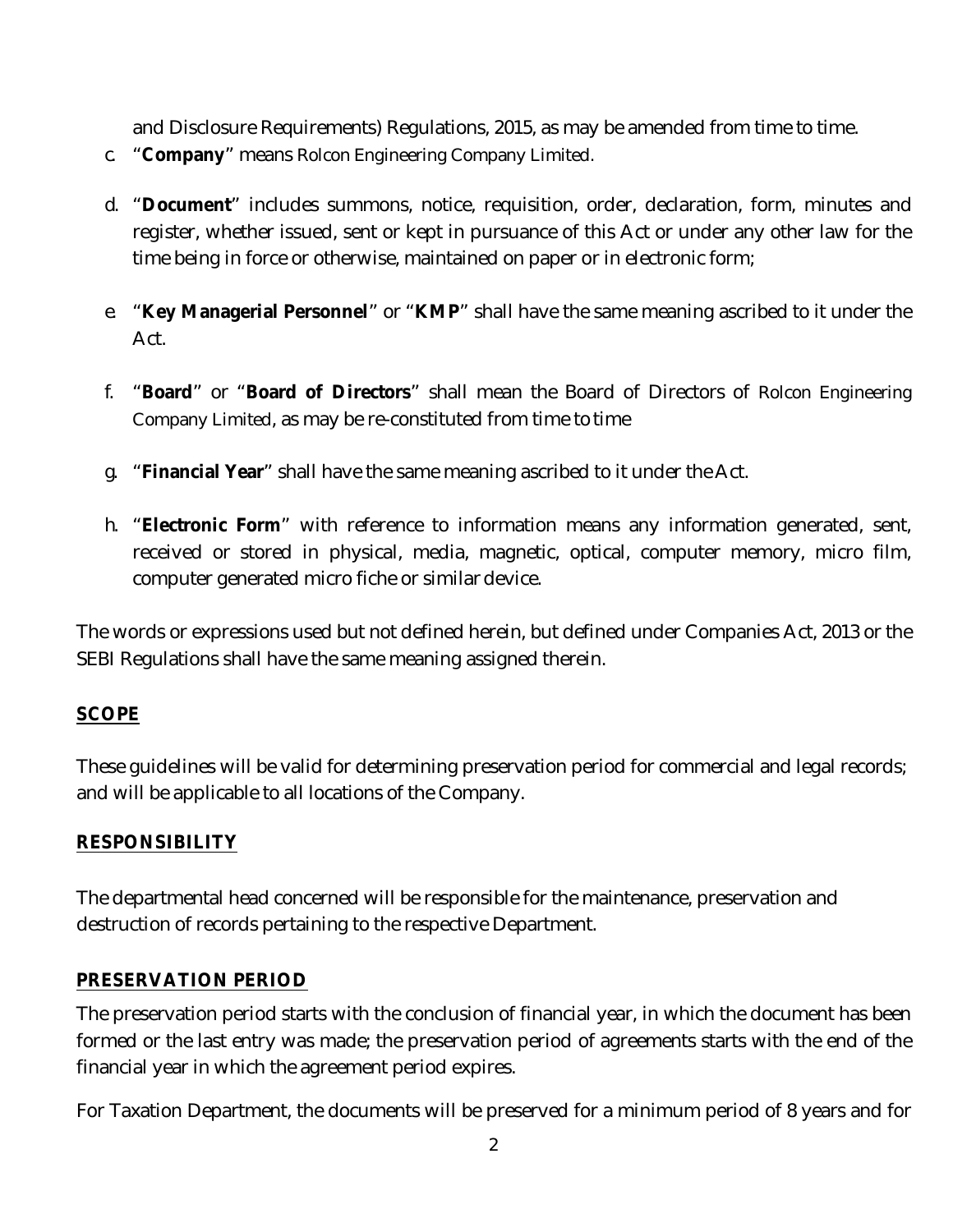matters in dispute, the documents will be preserved till the time they are finally disposed off.

For Purchase, Accounts & Finance, Legal and Engineering Department all the documents will be preserved for minimum 8 years and as regards Engineering Drawings, Deeds, legal documents pertaining to properties and the same will be preserved permanently.

Notwithstanding the general guidelines, care should be taken by the respective departments to ensure that records of special nature such as unsatisfied claims by or against the Company, suits pending in courts, tribunals, quasi-judicial for a and other mediation and alternate dispute for example litigations, industrial disputes, etc. are preserved according to specific needs and even beyond the prescribed period.

Also, in the case of statutory records such as licenses, certificates, sanctions, approvals, etc. from Government/ Statutory Bodies, care should be taken to maintain and preserve the records in accordance with the specific guidelines/instructions, if any, by the issuing authority.

## **PRESERVATION LOCATION**

The preservation location will be the concerned department. If the location is other than the concerned department, the same should be documented and kept in a file for reference purpose in the respective department. In case of critical documents which need to be preserved for very long periods or permanently, the same shall be preserved in fire proof or other such secure cabinets.

## **MODE OF PRESERVATION**

Records/documents may be preserved either physically or in electronic form.

# **DESTRUCTION OF RECORDS**

The records/documents preserved shall be reviewed every year or according to need by the respective department and action taken to destroy those records which are due for disposal.

## **GENERAL AUTHORISATION**

The Policy shall be reviewed on a periodic basis and the Chairman and Managing Director / Wholetime Director, CFO and Company Secretary are authorized jointly (by any two) to make such changes as may be deemed necessary or as warranted by law. Any Amendment in the applicable laws & Rules will be applicable from the date of Amendment/Notification as may be prescribed.

## **DOCUMENT & PRESERVATION PERIOD**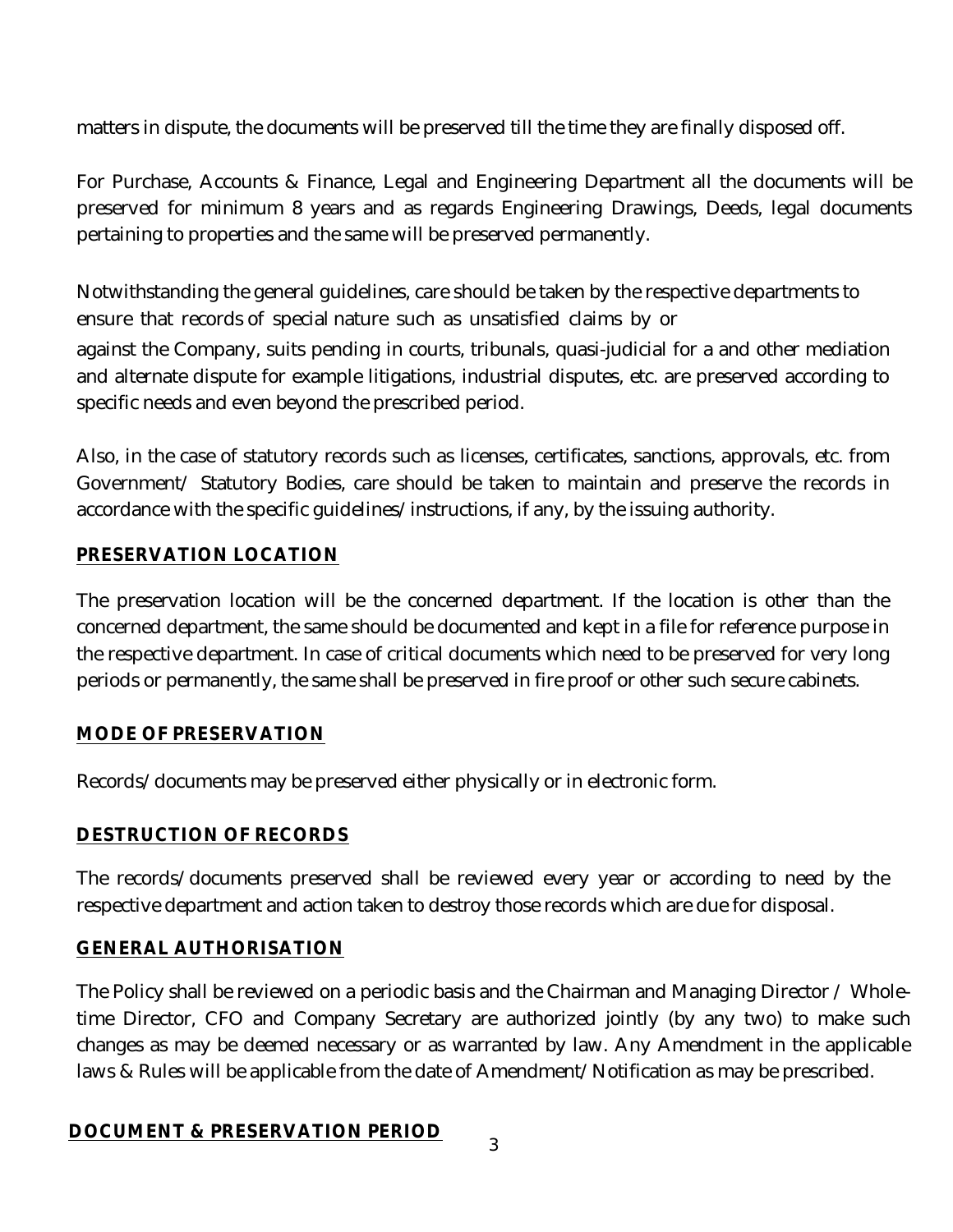- **1. Cental Excise** Records must be preserved for a minimum period of **5** years immediately after the financial year to which such records pertain Chapter-6 Part-I Records and Returns Part – Records under Central Excise Rules, 1944.
- Following records/documents need to be kept permanently :-
	- 1. Original Copy of Excise Registration & amendment.
	- 2. RG-1 Daily stock register, RG-23A (Part-I), RG-23C (Part-I).
	- 3. TR-6/GAR-7 Challan.
	- 4. PLA Register.
	- 5. Input & Capital Goods credit Register.
	- 6. File of all litigations file at various courts.
	- 7. All Permission, Intimation, declaration etc.
	- 8. All correspondent copy of office records, correspondent with various stage & department.
	- 9. Export Document & proof of Export, Bond/LUT/CT-1/CT-3 etc.
	- 10. All Excise Returns like monthly ER-1, ER-6, ER-4, ER-5 & ER-7.
	- 11. Copy of all ER-2000 & CERA audit report.
	- 12. Cenvat Invoice copy of Input & capital goods.
	- 13. Sales Invoice.
	- 14. Job-work Challan material send for Job-work & material received forJob-work.
	- 15. Any other Form, Register, Challans, Declarations, etc as may be notified from time to time by Amendment/Notification by the Authority in the applicable Acts/Rules.
- **2. Service tax** all records and documents concerning any taxable service, **CENVAT** transactions etc. must be preserved for a minimum period of **5** years immediately after the financial year to which such records pertain (Rule 5(3) of Service Tax Rules 1994.)
- Following records/documents need to be kept permanently :-
	- 1. Original Copy of Service Tax Registration & amendment.
	- 2. TR-6/GAR-7 Challan.
	- 3. Input service tax credit Register.
	- 4. File of all litigations file at various courts.
	- 5. All Permission, Intimation, declaration etc.
	- 6. All correspondent copy of office records, correspondent with various stage & department.
	- 7. All Service tax Returns like Haft yearly ST-3.
	- 8. Invoice copy of all output service & payment under RCM as a service reception.
	- 9. Any other Form, Register, Challans, Declarations, etc as maybe notified from time to time by Amendment/Notification by the Authority in the applicableActs/Rules.
	- 10. Cenvat Invoice copy of Input service records for five years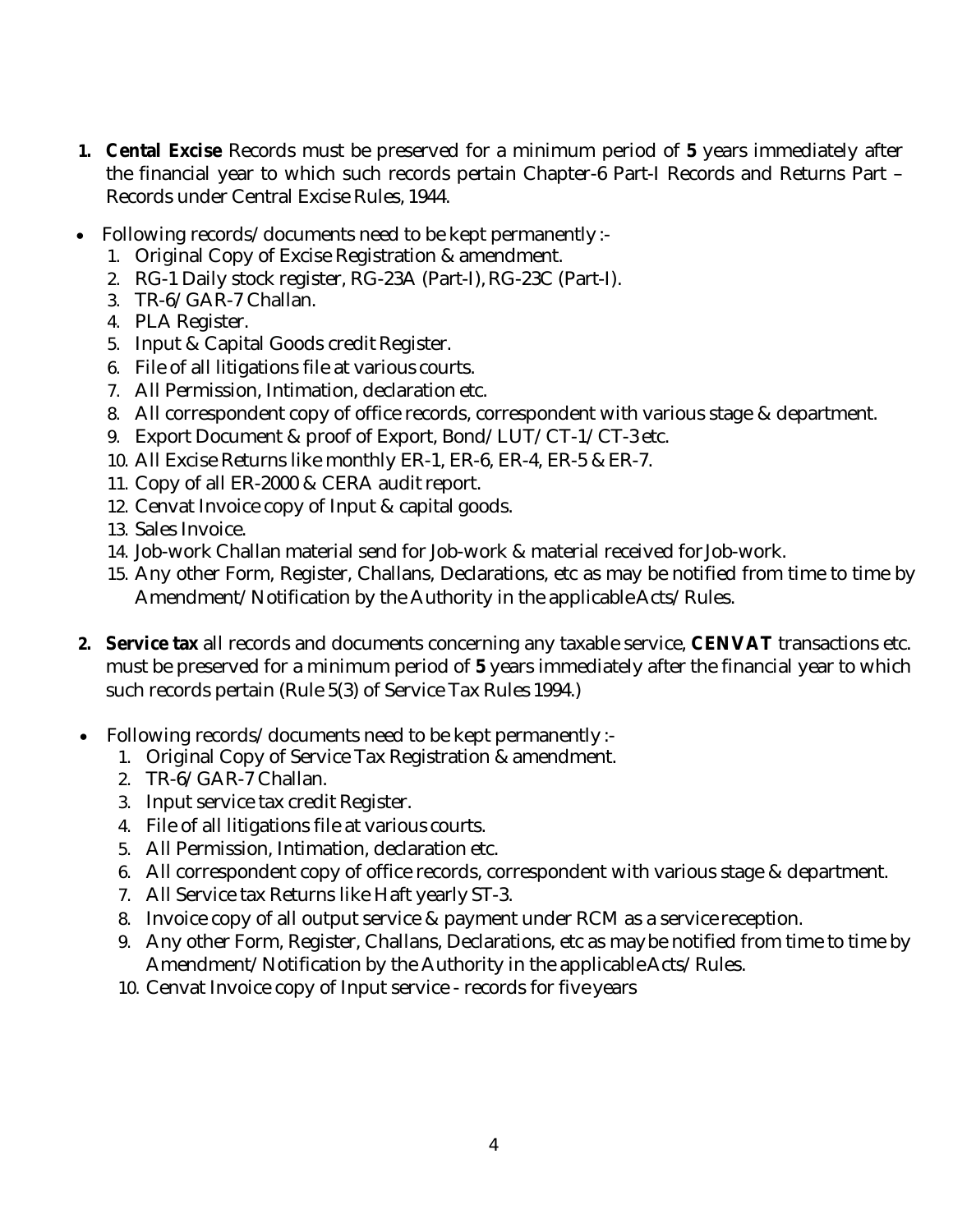**3. Details / Documents To Be Preserved With HR As Part Of Statutory Compliance Under Various Laws**

| Sr.<br>No.     | Description of document                                                                                                                                                   | Time Limit                                                                                                                                                                                           |
|----------------|---------------------------------------------------------------------------------------------------------------------------------------------------------------------------|------------------------------------------------------------------------------------------------------------------------------------------------------------------------------------------------------|
| 1.             | Factory Licence issued by Dy. Director<br>Industrial Safety & Health                                                                                                      | Till Factory exists (To be renewed<br>once in two)                                                                                                                                                   |
| 2.             | Labour Contractor Licence, issued<br>by Assistant Labour Commissioner                                                                                                     | factory exists<br>Till<br>(to<br>get<br>amendment in case number of<br>contract labours are increased.                                                                                               |
| $\mathfrak{Z}$ | Building Stability Certificate, including<br>Office/Factory/any construction, (Form<br>1A) and Drawing approval issued by Dy.<br>Director of Industrial Health and Safety | 5 Years and then to be renewed for<br>another 5 years, Whereas drawings<br>to be updated/approval obtained<br>and preserved whenever there is<br>any modification including shifting<br>of machines. |
| $\overline{4}$ | Labour Welfare Return (Form A) under<br>Labour Welfare Fund, Ahmedabad                                                                                                    | Six months and to be renewed<br>every six months                                                                                                                                                     |
| 5              | Annual Consolidated return in Form<br>No.25 to Factory Inspector/Labour<br>Commissioner/Labour Officer etc.                                                               | To preserve for one year and to<br>replace with a new return every<br>year February.                                                                                                                 |
| 6              | Form No. 26A Test Certificate of Shot<br><b>Blasting Machine issued by Competent</b><br>Chartered Engineer. Under Factories Act                                           | One year and to be replaced with a<br>new Certificate every March.                                                                                                                                   |
| $\overline{7}$ | APP-2 & APP-3 half yearly report to be<br>submitted to the Apprenticeship Office                                                                                          | Six months and to be replaced with<br>fresh report                                                                                                                                                   |
| 8              | Form No. 15 (Adult Register) as per<br><b>Factories Act</b>                                                                                                               | One Year. To be updated and<br>maintained every year for<br>inspection.                                                                                                                              |
| 9              | Form No. 10 issued by a competent<br>chartered engineer for lifting machines,<br>ropes, lifting tools and tackles                                                         | One year and to be replaced with<br>new one in May every year                                                                                                                                        |
| 10             | Form No. 11 Test Certificate for Pressure<br>Vessels issued by competent chartered<br>engineer under Factories Act                                                        | Six months. Fresh certificate issued<br>every six months. (May and<br>November)                                                                                                                      |
| 11             | Form ER-1 Employment details to be<br>submitted to the Employment Exchange                                                                                                | Quarter. Replace with a new report<br>(to be preserved for one year)                                                                                                                                 |
| 12             | Half yearly return in Form No.25 under<br>the Factories Act                                                                                                               | Every year (To preserve for one<br>year)                                                                                                                                                             |
| 13             | Form ER-II Consolidated category of<br>employees under Employment Exchange<br>Acts                                                                                        | 2 years and replace with fresh one.                                                                                                                                                                  |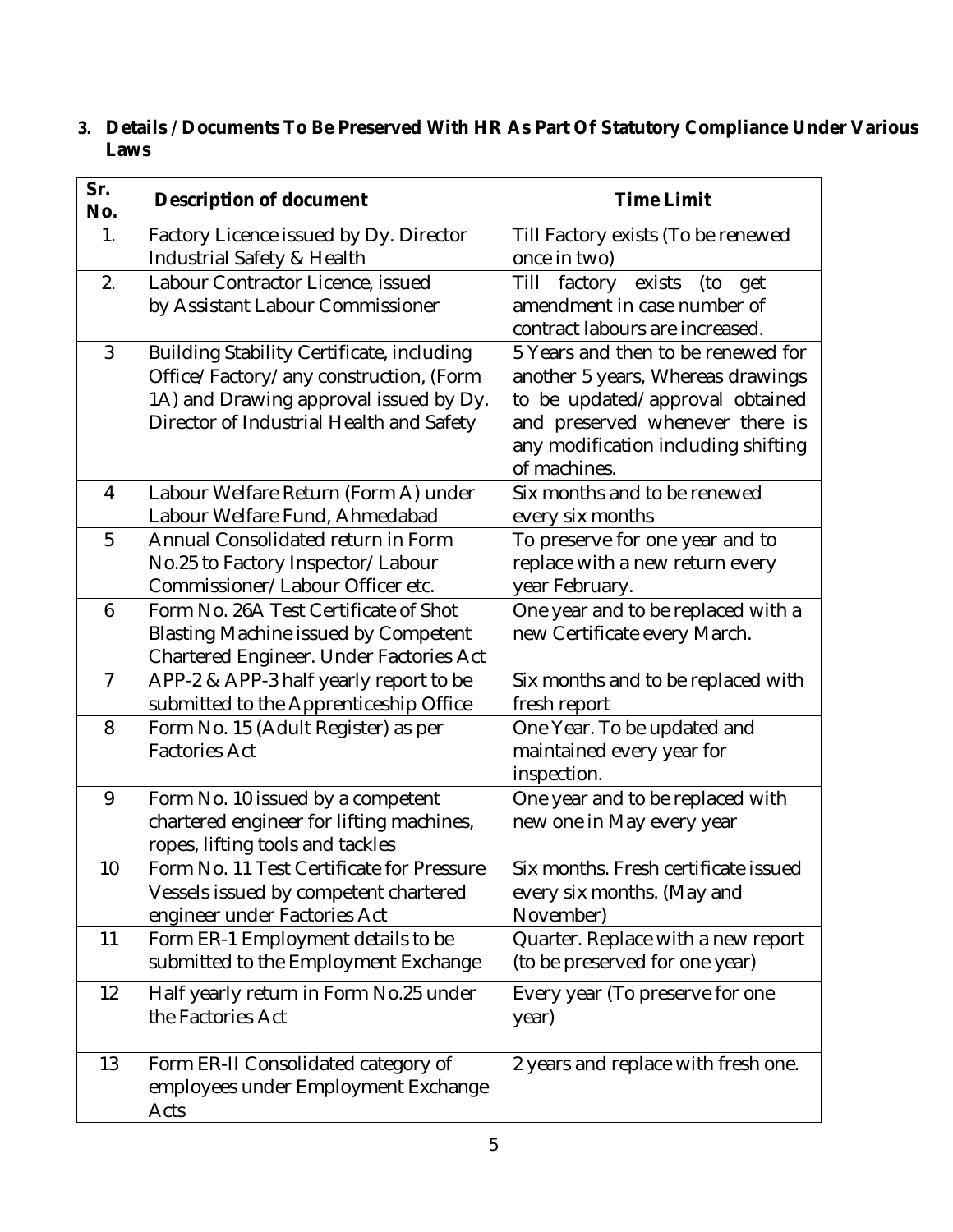| 14 | Individual employee File                                         | To maintain till in employment and<br>one year after retirement. (Can be<br>digitalized and maintained) |  |  |
|----|------------------------------------------------------------------|---------------------------------------------------------------------------------------------------------|--|--|
| 15 | Form "D" Bonus Payment details under<br>the Payment of Bonus Act | One year and to be replaced with<br>new one (To keep at least 3 years<br>details)                       |  |  |
| 16 | FORM No. 29                                                      | Accident (Major/dangerous<br>occurrence)Printed Register to be<br>maintained                            |  |  |
| 17 | Form No. 07                                                      | Lime Washing/Painting, Register<br>to be certified by Factory Manager<br>once in 3 months               |  |  |
| 18 | Form No. 31                                                      | Inspection Registers, for the<br>visiting government officials<br>observation (likely to be on line)    |  |  |
| 19 | Form No. 15                                                      | Adults Workers identification,<br>Register to be maintained and<br>updated every year                   |  |  |
| 20 | Form 18                                                          | Leave with wage register Can be<br>maintained on line                                                   |  |  |

#### **RECORDS TO BE MAINTAINED IN SECRETARIAL DEPT.**

| Sr.<br>No. | Section/Rules                                                                                               | Description of<br>document                                                                               | Time upto which<br>document to<br>preserved                                                | Place of Document                                                                                                                                                                       | Remarks                                                                                                                                                                                                                       |
|------------|-------------------------------------------------------------------------------------------------------------|----------------------------------------------------------------------------------------------------------|--------------------------------------------------------------------------------------------|-----------------------------------------------------------------------------------------------------------------------------------------------------------------------------------------|-------------------------------------------------------------------------------------------------------------------------------------------------------------------------------------------------------------------------------|
|            | 128(5)                                                                                                      | Books of<br>Accounts<br>including<br>vouchers<br>relevant to any<br>entry in such<br>books of<br>account | 8 financial years<br>preceding current<br>FY.                                              | Registered office of the<br>company or at such other<br>place in India                                                                                                                  | If, an investigation has<br>been ordered in respect<br>of the company under<br>Chapter XIV, the Central<br>Government may direct<br>that the books of account<br>may be kept for such<br>longer period as it may<br>deem fit. |
| 2          | the Companies<br>(Meetings of Board<br>and its Powers)<br>Rules,<br>2014.                                   | Disclosures/<br>Notices by a<br>director of his<br>interest                                              | For a period of 8<br>years from the end<br>of the financial<br>year to which it<br>relates | Registered office of the<br>company and shall be<br>kept in the custody of the<br>company secretary of the<br>company or any other<br>person authorized by the<br>Board for the purpose | Format of disclosure as<br>per Form MBP 1                                                                                                                                                                                     |
| 3          | Section186(9) & rule<br>$12(1)$ of the<br>Companies<br>(Meetings of Board<br>and its<br>Powers) Rules, 2014 | Register of<br>loans,<br>guarantee,<br>security and<br>acquisition<br>made by the<br>company             | permanently                                                                                | $\mathbf{u}$                                                                                                                                                                            | Format of register as per<br>Form MBP 2                                                                                                                                                                                       |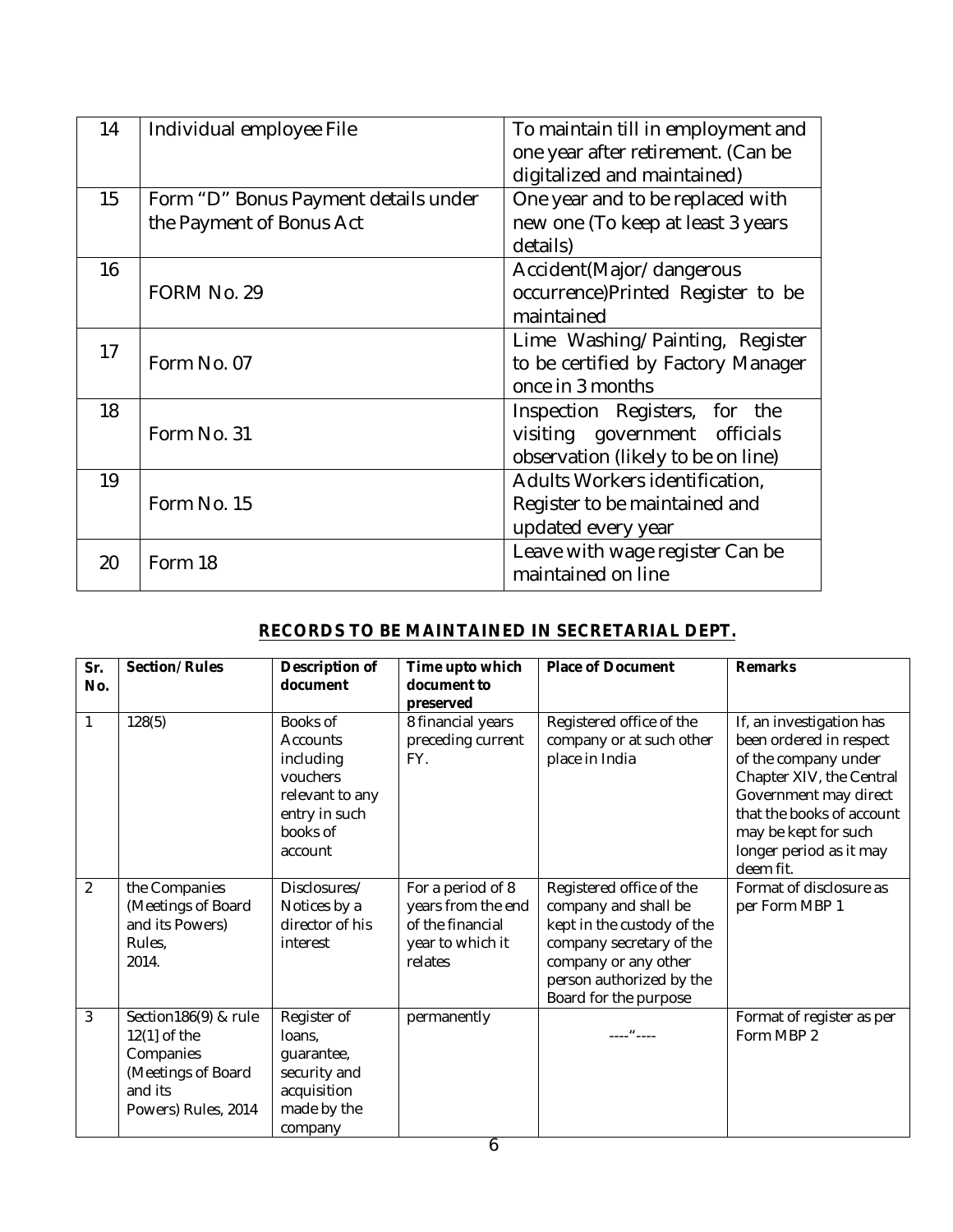| $\overline{4}$ | section 187(3) and<br>rule 14(1) of the<br>Companies<br>(Meetings of Board<br>and its<br>Powers) Rules, 2014. | Register of<br>investments not<br>held in its<br>own name by<br>the company                                                   | permanently                                                                                                                                                                   | $---u---$                                                                                                                                                                                                                                                                                                                                                                      | Format of register as per<br>Form MBP 3.     |
|----------------|---------------------------------------------------------------------------------------------------------------|-------------------------------------------------------------------------------------------------------------------------------|-------------------------------------------------------------------------------------------------------------------------------------------------------------------------------|--------------------------------------------------------------------------------------------------------------------------------------------------------------------------------------------------------------------------------------------------------------------------------------------------------------------------------------------------------------------------------|----------------------------------------------|
| 5              | Section 189(1) and<br>rule 16(1) of the<br>Companies<br>(Meetings of Board<br>and its Powers)<br>Rules, 2014. | Register of<br>contracts with<br>related party<br>and contracts<br>and Bodies etc.<br>in which<br>directors are<br>interested | permanently                                                                                                                                                                   | $---u---$                                                                                                                                                                                                                                                                                                                                                                      | Format of register as per<br>Form MBP 4.     |
| 6              | Section 73 & the<br>Companies<br>(Acceptance<br>of Deposits) Rules,<br>2014                                   | Registers of<br>deposits                                                                                                      | for a period of not<br>less than 8 years<br>from the financial<br>year in which the<br>latest entry is<br>made in the<br>register                                             | registered office                                                                                                                                                                                                                                                                                                                                                              | $\overline{a}$                               |
| $\overline{7}$ | Section 85 & the<br>Companies<br>(Registration of<br>Charges) Rules, 2014                                     | Register of<br>charges                                                                                                        | The register of<br>charges shall be<br>preserved<br>permanently                                                                                                               | registered office                                                                                                                                                                                                                                                                                                                                                              | Format of register as per<br>Form No. CHG.7. |
| 8              | Section 85 & the<br>Companies<br>(Registration of<br>Charges)<br><b>Rules</b> , 2014                          | The instrument<br>creating a<br>charge or<br>modification                                                                     | preserved for a<br>period of 8 years<br>from the date of<br>satisfaction of<br>charge by the<br>company                                                                       | registered office                                                                                                                                                                                                                                                                                                                                                              |                                              |
| 9              | Section 88 & the<br>Companies<br>(Management and<br>Administration)<br>Rules, 2014.                           | Register of<br>Members<br>including an<br>index of the<br>names                                                               | permanently and<br>shall be kept<br>in the custody of<br>the company<br>secretary of the<br>company or any<br>other person<br>authorized by the<br>Board for such<br>purpose; | registered office or be<br>kept at any other place in<br>India in which more than<br>one-tenth of the total<br>number of members<br>entered in the register of<br>members reside, if<br>approved by a special<br>resolution passed at a<br>general meeting of the<br>company and the<br>Registrar has been given a<br>copy of the proposed<br>special resolution in<br>advance | Format of register as per<br>Form No. MGT.1. |
| 10             | Section 88 & the<br>Companies<br>(Management and<br>Administration)<br>Rules, 2014.                           | Register of<br>debenture-<br>holders<br>including an<br>index of the<br>names                                                 | preserved for a<br>period of 8 years<br>from the date of<br>redemption of<br>debentures or<br>securities, as the<br>case may be.                                              | $\cdots \cdots \cdots \cdots$                                                                                                                                                                                                                                                                                                                                                  | Format of register as per<br>Form No. MGT.2. |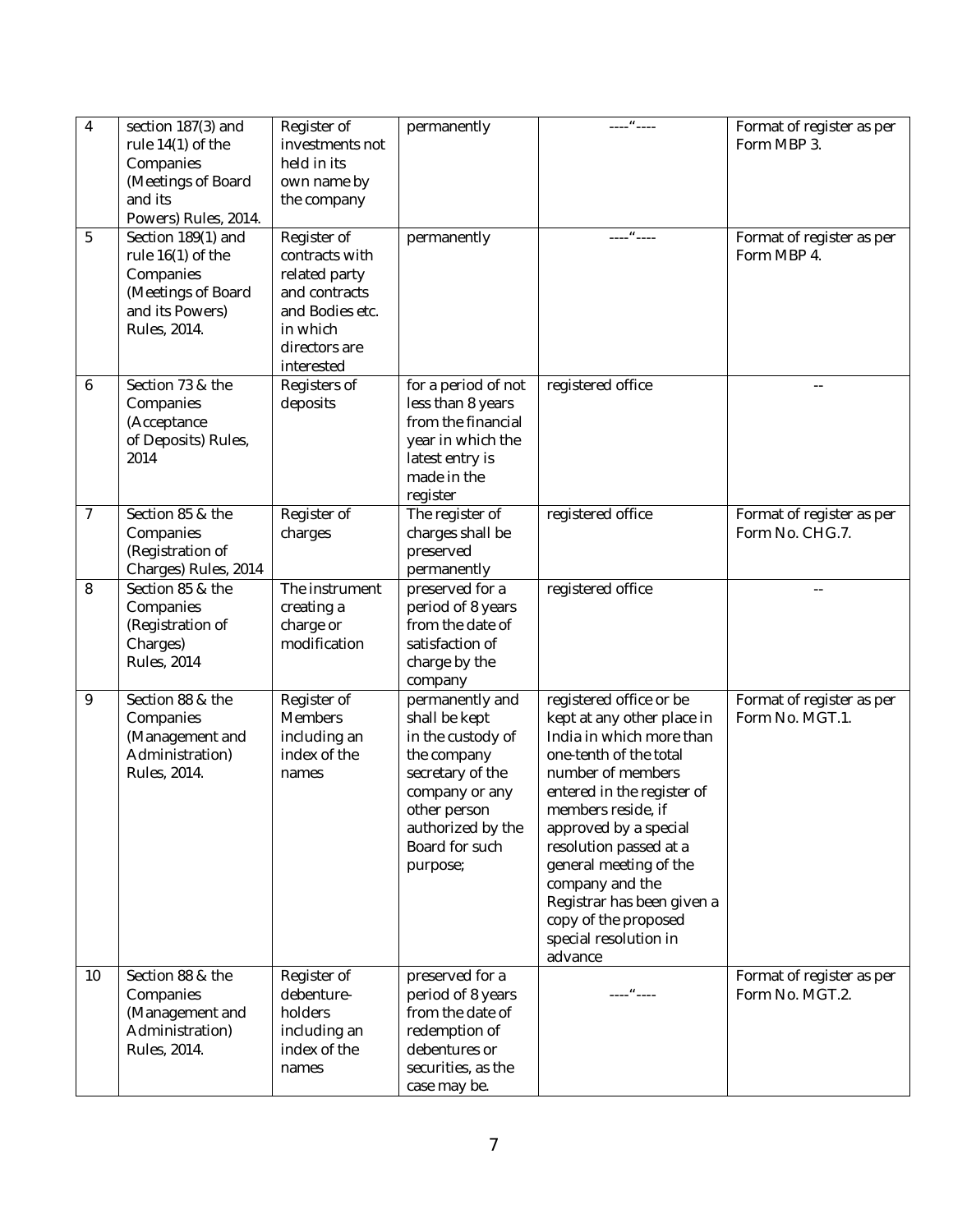| 11 | Section 88 & the<br>Companies<br>(Management and<br>Administration)<br>Rules, 2014.           | Foreign Register<br>of Members                                                                           | preserved<br>permanently,<br>unless it is<br>discontinued and<br>all the entries are<br>transferred to any<br>other foreign<br>register or to the<br>principal register                         | ----" ----                                                                                                   | Format of register as per<br>Form No. MGT.1. |
|----|-----------------------------------------------------------------------------------------------|----------------------------------------------------------------------------------------------------------|-------------------------------------------------------------------------------------------------------------------------------------------------------------------------------------------------|--------------------------------------------------------------------------------------------------------------|----------------------------------------------|
| 12 | Section 88 & the<br>Companies<br>(Management and<br>Administration)<br>Rules, 2014.           | foreign register<br>of debenture-<br>holder                                                              | preserved for a<br>period of 8 years<br>from the date of<br>redemption of<br>such debentures                                                                                                    | $---u---$                                                                                                    | Format of register as per<br>Form No. MGT.2. |
| 13 | Section 88 & the<br>Companies<br>(Management and<br>Administration)<br>Rules, 2014.           | Annual return<br>and copies of all<br>certificates and<br>documents<br>required to be<br>annexed thereto | preserved for a<br>period of eight<br>years from the<br>date of filing with<br>the Registrar                                                                                                    | $     -$                                                                                                     | Format of register as per<br>Form No. MGT.7. |
| 14 | Rule 25 of the<br>Companies<br>(Management<br>and<br>Administration)<br>Rules, 2014.          | Minutes of General                                                                                       | Preserved permanently<br>and kept in the custody<br>of the company secretary<br>or any director duly<br>authorized by the board<br>or at such other place as<br>may be approved by the<br>Board | Registered Office                                                                                            |                                              |
| 15 | Rule 25 of the<br>Companies<br>(Management<br>and<br>Administration)<br>Rules, 2014.          | Minutes of Board or<br><b>Committee Meetings</b>                                                         | $---u---$                                                                                                                                                                                       | registered office or<br>such place as<br>Board may decide                                                    |                                              |
| 16 | Rule 18 of the<br>Companies<br>(Share Capital<br>and Debentures)<br>Rules, 2014.              | Debenture trust<br>deed                                                                                  |                                                                                                                                                                                                 |                                                                                                              |                                              |
| 17 | Rule $6(3)$ of the<br>Companies<br>(Share<br>Capital and<br>Debentures)<br><b>Rules, 2014</b> | Register of Renewed<br>and Duplicate<br><b>Share Certificates</b>                                        | preserved permanently<br>and shall be kept in the<br>custody of the company<br>secretary of the company<br>or any other person<br>authorized by the Board<br>for the<br>purpose                 | registered office of<br>the company or at<br>such other place<br>where the Register<br>of Members is<br>kept | Format of register as per<br>Form No. SH 2.  |